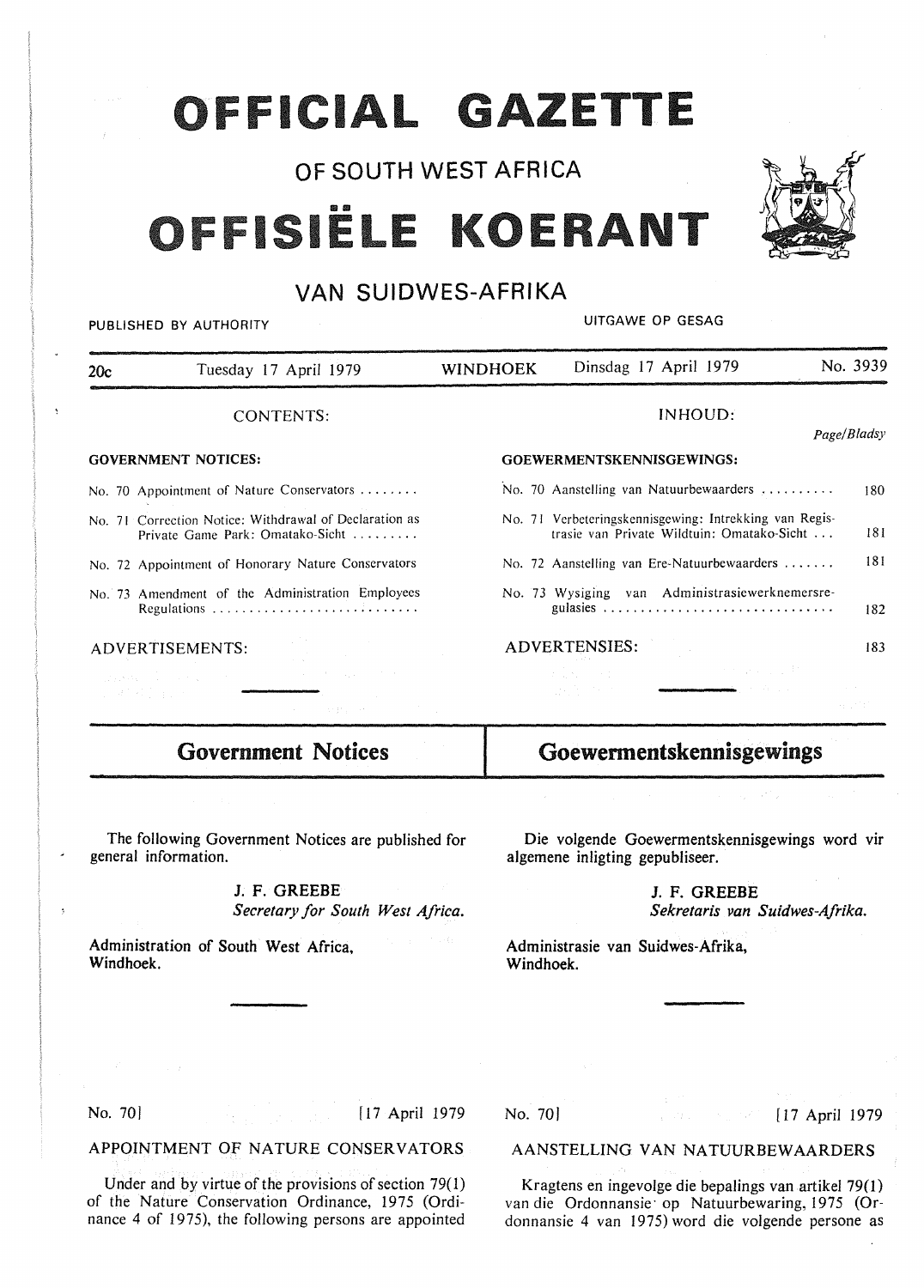as nature conservators for the Territory of South West Africa:

Messrs G. Owen-Smith

R. Hiseman

T. F. Collard

A. Bassingthwaithe

J. P. le Grange

N. Boonzaaier

#### No. 71 I I 17 April 1979

## CORRECTION NOTICE

Government Notice 269 of 15 November 1978 is hereby corrected by substituting the following for the contents thereof:

"Under section 22(4)(b) of the Nature Conservation Ordinance, 1975 (Ordinance 4 of 1975), notice is hereby given that the Executive Committee has, under and by virtue of the provisions of section 22(4)(a) of the said Ordinance  $-$ 

- (a) withdrawn the declaration as a private game park of the area described in the Schedule; and
- (b) amended Proclamation 33 of 1972 accordingly.

#### SCHEDULE

#### *Omatako-Sicht private game park*

The farm Omatako-View 256, situated in the Okahandja district, 6898 hectares in extent".

natuurbewaarders vir die Gebied Suidwes-Afrika aangestel:

Mnre. G. Owen-Smith

R. Hiseman

T. F. Collard

A. Bassingthwaithe

J. P. le Grange

N. Boonzaaier

No. 711

#### I 17 April 1979

#### VERBETERINGSKENNISGEWING

Goewermentskennisgewing 269 van 15 November 1978 word hierby verbeter deur die inhoud daarvan deur die volgende te vervang:

"Kragtens artikel 22(4)(b) van die Ordonnansie op Natuurbewaring, 1975 (Ordonnansie 4 van 1975), word hierby bekend gemaak dat die Uitvoerende Komitee kragtens en ingevolge die bepalings van artikel 22(4)(a) van genoemde Ordonnansie -

- (a) die verklaring van die in die Bylae omskrewe gebied tot 'n private wildtuin, ingetrek het; en
- (b) Proklamasie 33 van 1972 dienooreenkomstig gewysig het.

#### BYLAE

#### *Omatako-Sicht private wildreserwe*

Die, plaas Omatako-View 256, geleë in die distrik Okahandja, groot 6898 hektaar".

#### No. 721 I 17 April 1979

APPOINTMENT OF HONORARY NATURE on man insected (CONSERVATORS remeasure the

· Under and by virtue of the provisions of section 79 $(2)(a)$  of the Nature Conservation Ordinance, 1975 (Ordinance 4 of 1975) the following persons are appoint-

#### No. 721 I 17 April 1979

#### AANSTELLING VAN ERE-NATUURBEWAARDERS SERVERS ON

Kragtens en ingevolge die bepalings van artikel 79(2)(a) van die Ordonnansie op Natuurbewaring, 1975 (Ordonnansie 4 van 1975) word die volgende persone as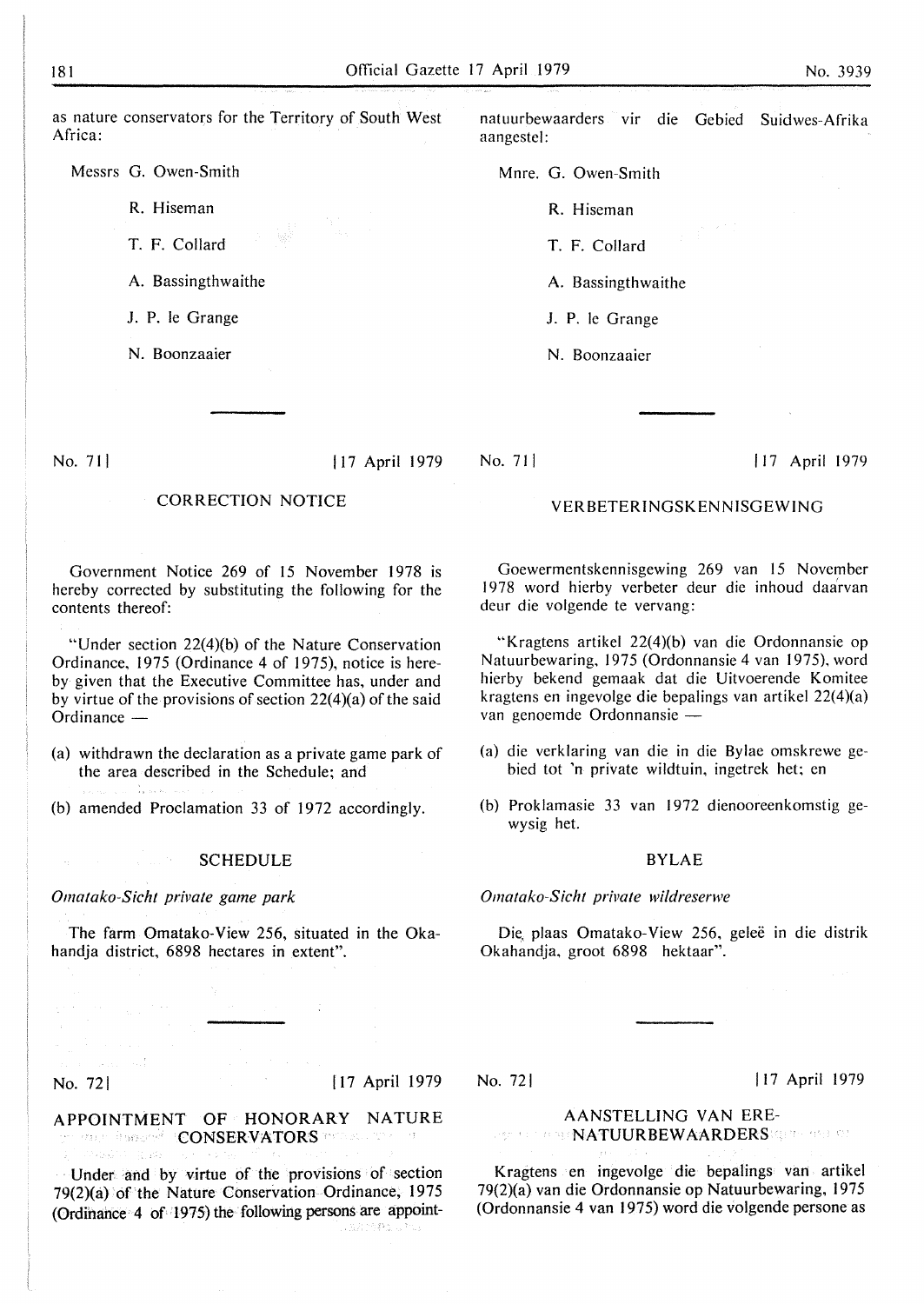ed as honorary nature conservators for the Territory of South West Africa:

Messrs C. J. van Tonder

B. Louw

No. 73 | I 17 April 1979

The Executive Committee has under and by virtue of the provisions of section 3 of the Administration Employees Ordinance, 1957 (Ordinance 17 of 1957) further amended the Administration Employees Regulations promulgated by Government Notice 139 of I July I 960, as amended, as set out in the annexure hereto.

#### **ANNEXURE**

Regulations 86 and 94 are hereby amended by the substitution therefor of the following:

"86. *Subsistence allowance payable on transfer:* 

- (I) If an employee is transferred at State expense from one headquarters to another he shall be deemed to be travelling on official duty from his previous to his new headquarters.
- (2) The Secretary may in respect of such journey pay to an employee referred to in subregulation (I) travel and subsistance allowance -
	- (a) at the full rate applicable to such employee in terms of these regulations in respect of himself and each other member of his household who is IO years or older; and
	- (b) at half the rate applicable to such employee in terms of these regulations to each other member of his household who is younger than 10 years, for the actual duration of such journey: Provided that if an employee who is thus transferred make of his own free will use of other means of conveyance than that which he must use under regulation 93, subsistence allowance in respect of such journey will not be paid for a longer period than the period the journey normally takes with the means of conveyance as indicated in regulation 93.
- (3) The Secretary may in respect of one servant refund to the employee referred to in subregulation  $(1)$  reasonable living expenses actually and necessarily incurred during such journey by or in respect of such **servant who accompanies the said employee from** 
	- his previous to his new headquarters."

ere-natuurbewaarders vir die Gebied Suidwes-Afrika aangestel:

Mnre. C. J. van Tonder

B. Louw

No. 731 **I** 17 April 1979

Die Uitvoerende Komitec het kragtens en ingcvolgc die bepalings van artikel 3 van die Administrasiewerk nemcrsordonnansie 1957 (Ordonnansie 17 van 1957) die Administrasicwerknemcrsregulasies afgekondig by Goewermcntskennisgewing 139 van I Julie 1960, soos gcwysig, vcrder gewysig soos in die Bylae hierby uitecngesit.

#### **BYLAE**

Regulasies 86 en 94 word hierby gewysig dcur dit dcur die volgende regulasies te vervang:

- "86. *Verblyftoelae betaalbaar by oorplasing:*
- ( I) 'n Werknemer wat op staatskoste van een hoofkwartier na 'n ander oorgeplaas word, word geag in amptelike diens van sy vorige na sy nuwe hoofkwartier te reis.
- (2) Die Sekretaris kan aan 'n werknemer in subregulasie ( I) bedoel ten opsigte van sodanige reis 'n verblyftoelae -
	- (a) teen die volle tarief wat ingevolge hierdie regulasies op sodanige werknemer. van toepassing is, ten opsigte van homself en elke lid van sy huishouding wat IO jaar of ouer is; en
	- (b) teen die helfte van die tarief wat ingevolge hierdie regulasies op sodanige werknemer van toepassing is, ten opsigte van elke lid van sy huishouding wat jonger as IO jaar is, betaal vir die tydperk wat sodanige reis werklik in beslag neem: Met dien verstande dat indien 'n werknemer wat aldus oorgeplaas word uit eie keuse gebruik maak van 'n ander vervoermiddel as die wat hy ingevolge regulasie 93 moet gebruik, verblyftoelae ten opsigte van sodanige reis nie betaal word vir 'n langer tydperk as die tydperk wat 'n reis met die vervoermiddel wat hy ingevolge regulasie 93 moes gebruik het normaalweg in beslag neem nie.
- (3) Die Sekretaris kan ten opsigte van een bediende wat 'n werknemer  $\sin \in \text{subregulasie}(\mathbb{1})$  bedoel van sy vorige na sy nuwe hootkwartier vergesel, redelik bestaansuitgawes wat werklik,en. noodwendig tydens  $\tilde{\mathcal{L}}^2$ sodanige reis deur of ten behoewe van sodanige bediende aangegaan is, aan sodanige werknemer. terugbetaal."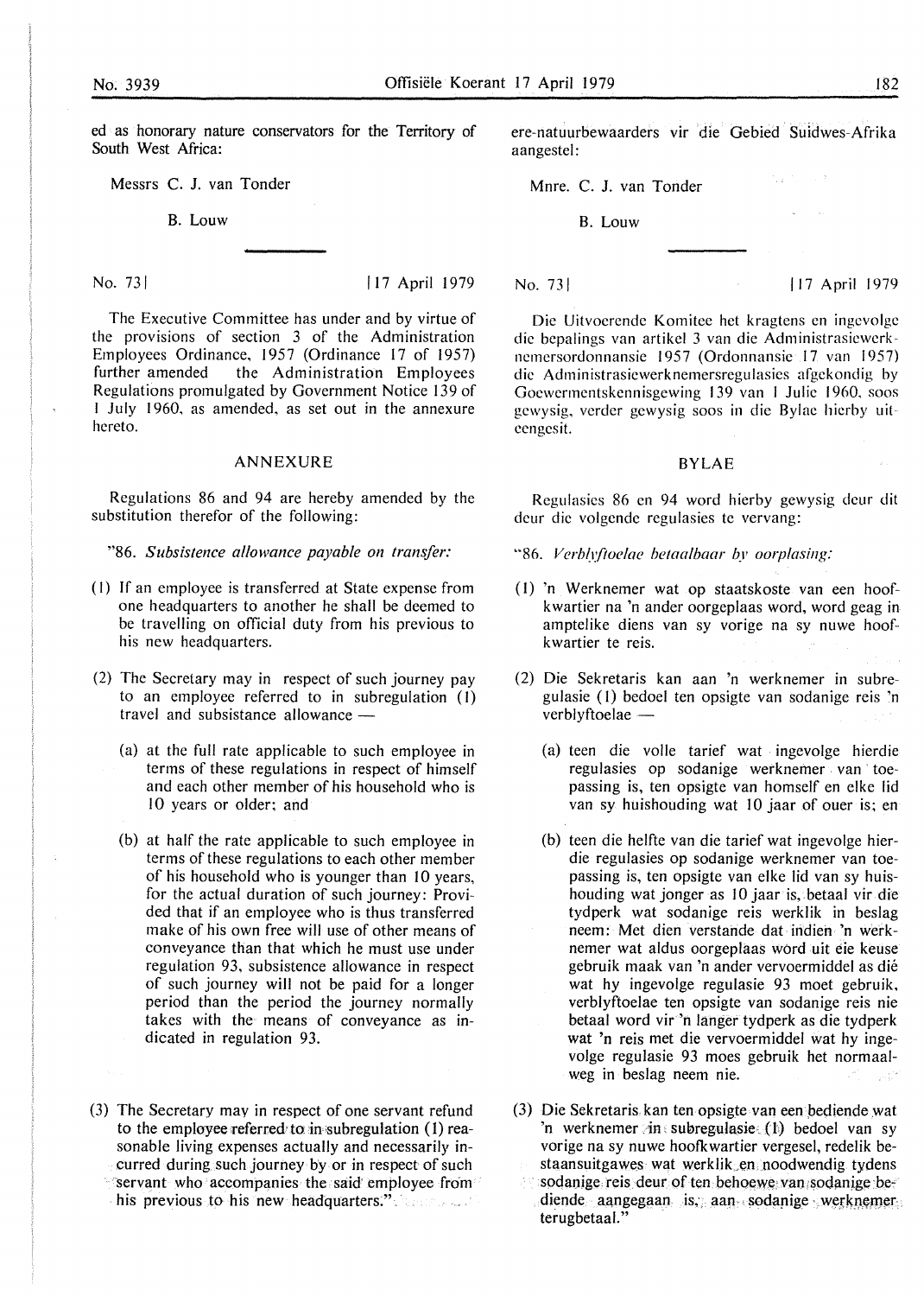"94. *Class in which employees are entitled to travel by train:* 

An employee who has to undertake an official journey by train is entitled to travel in the following class:

- (a) In the case of a white employee: First class; and
- (b) in the case of a black/brown employee  $-$ 
	- (i) where such employees' annual salary or wage, including pensionable allowances and the cash value of pensionable privileges supplied to him *in kind* is equal to or higher than R3030 per year: First class; and
	- (ii) where such employees' annual salary or wage, including pensionable allowances and the cash value of pensionable privileges supplied to him *in kind* is less than R3030 per year: Second class  $-$  if that particular train makes provision for such class, otherwise first class.''

"94. *Klas waarin werknemers geregtig is om per trein te reis:* 

'n Werknemer wat 'n amptelike reis per trein moet onderneem is geregtig om in die volgende klas te reis:

- (a) In die geval van 'n blanke werknemer: Eerste klas; en
- (b) in die geval van 'n swart of bruin werknemer -
	- (i) waar sodanige werknemer se jaarlikse salaris of loon, insluitende pensioendraende toelaes en die kontantwaarde van pensioendraende voorregte wat *in natura*  aan horn verskaf word, gelyk is aan of hoer is as R3030 per jaar: Eerste klas;
	- (ii) waar sodanige werknemer se jaarlikse salaris of loon, insluitende pensioendraende toelaes en die kontantwaarde van pensioendraende voorregte wat *in natura*  aan horn verskaf word, minder is as R3030 per jaar: Tweede klas, indien daar op daardie bepaalde treindiens vir tweede k las voorsiening gemaak word, anders eerste klas."

## **Advertisements**

## **Advertensies**

#### ADVERTISING IN THE OFFICIAL GAZETTE OF SOUTH WEST AFRICA

I. The *Official Gazelle* is published on the !st and 15th day of each month; if either of those days falls on a Sunday or Public Holiday. the *Official Gazette* is published on the next succeeding working day.

2. Advertisements for insertion in the *Official Gazette* should be addressed to the OFFICIAL GAZETTE OFFICE, P.B. 13186, Windhoek. or be delivered to Room 109, Administration Building, Windhoek, in the languages in which they are to be published, not later than 4,30 p.m. on the **NINTH** day before the date of publication of the *Official Gazette* in which they are to be inserted.

3. Advertisements are inserted in the *Official Gazette* after the official matter or in a supplement of the *Official Gazette* at the discretion of the Secretary.

4. Advertisements are published in the *Official Gazette* for the benefit of the public. Translations if desired, must be furnished by the advertiser or his agent.

#### ADVERTEER IN DIE OFFISIELE KOERANT VAN SUID-WES-AFRIKA

1. Die *Offisiiile Koerant* verskyn op die lste en 15de dag van elke maand; as een van hierdie dae op 'n Sondag of openbare feesdag val, verskyn die *Offisiele Koerant* op die eersvolgende werkdag.

2. Advertensies wat in die Offisiële Koerant geplaas moet word, moet in die taal waarin hulle sal verskyn aan die OFFISIELE KOERANTKANTOOR, P.S. 13186, Windhoek, geadresseer word, of by Kamer 109, Administrasie-gebou, Windhoek, afgelewer word, nie later nie as 4,30 nm. op die NEGENDE dag voor die verskyning van die Offisiële Koerant, waarin die advertensie geplaas moet word.

3. Advertensies word na die amptelike gedeelte in die *OffisiiJle Koerant geplaas, of op 'n ekstra blad van die Offisiële Koerant, al* na die Sekretaris goedvind.

4. Advertensies word vir die openbare voordeel in die *Offisie1e Koerant* gepubliseer. Vertalings moet deur die Adverteerder of sy agent gelewer word indien verlang.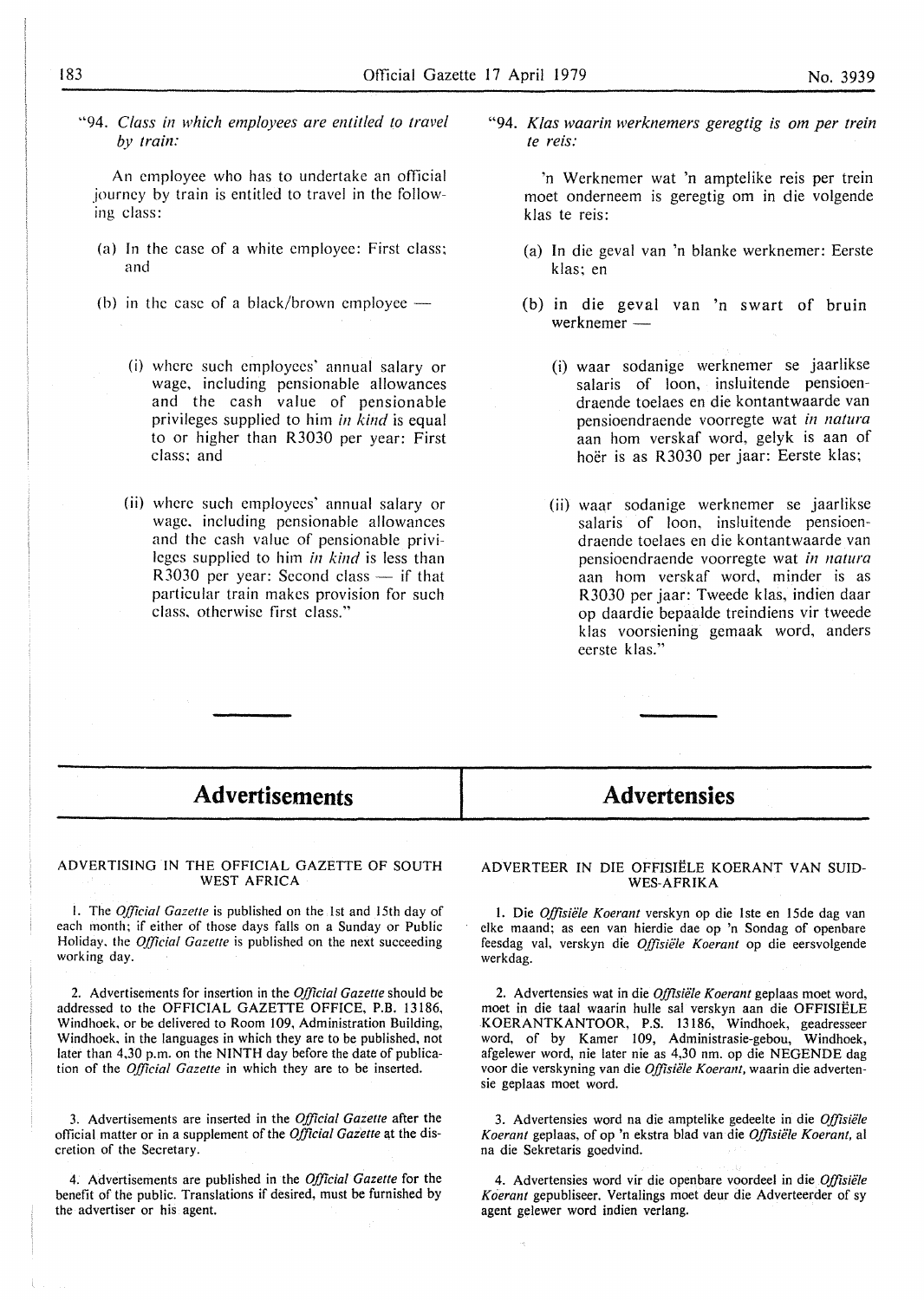5. Only law advertisements are accepted for publication in the *Official Gazette,* and are subject to the approval of the Secretary for South West Africa, who may refuse to accept or may decline further publication of any advertisement.

6. The Administration of **S. W.A.** reserves the right to edit and revise copy and to delete therefrom any superfluous detail.

7. Advertisements should as far as possible be typewritten. Manuscript of advertisements should be written on one side of the paper only, and all proper names plainly inscribed; in the event of any name being incorrectly printed as a result of indistinct writing, the advertisement can only be republished on payment of the cost of another insertion.

8. No liability is assumed for any delay in publishing a notice or for publishing it on any date other than that stipulated by the advertiser. Similarly no liability is assumed in respect of any editing, revision, omission, typographical errors or errors resulting from faint or indistinct copy.

9. The advertiser will be held liable for all compensation and costs arising from any action which may be instituted against the Administration of S.W.A. as a result of the publication of a notice with or without any omission. errors. lack of clarity or in any form whatsoever.

10. The subscription for the *Official Gazette* is R10,40 per annum, post free in this Territory and the Republic of South Africa, obtainable from Messrs. The Suidwes-Drukkery Limited, P.B. Box 2196, Windhoek. Postage must be prepaid by overseas subscripbers. Single copies of the *Official Gazette* may be obtained from Windhoek. The Suidwes-Drukkery, Limited, P.O. Box 2196, Windhoek, at the price of 20 c per copy. Copies are kept in stock for only two years.

11. The charge for the insertion of notices is as follows and is payable in the form of cheques, bills, postal or money orders:

*Type Charge 1.* Transfer of business . .. . . . . .. . . . .. . . .. . . .. . . . .. .. . .. . .. . .. . .. . .. . . . . R3,25 2. Sale in execution - Supreme Court . .. . .. . . . . . . . . . . . . . .. . . . R5,20

12. The charge for the insertion of advertisements other than the notices mentioned in paragraph 11 is at the rate of 45 c per cm double column. (Fractions of a cm to be reckoned as a cm).

13. No advertisements are inserted unless the charge is prepaid. Cheques, drafts, postal orders or money orders must be made payable to the Secretary for South West Africa.

The undermentioned applications for Public Road Carrier Permits indicate (I) reference number and the area within which the proposed road transport will be undertaken, (2) name of applicant and nature of application, (3) number and type of vehicles, (4) nature of proposed road transportation, and (5) points between and routes over or area within which the proposed road transportation is to be effected or published in terms of section 14(1) of Act 74 of 1977 : Road Transportation

5. Slegs regsadvertensies word vir publikasie in die *Offisiele*  **K** *oerant* aangeneem en hulle is onderhewig aan die gocdkeuring van die Sekretaris van Suidwes-Afrika. wat die aanneming of verdere publikasic van 'n advertensie mag weier.

Die Administrasie van **S.W.A.** behou horn die reg voor om die kopie te redigeer, te hersien en oortollige besonderhede weg te laat.

7. Advertensies moet sover moontlik getik wees. Die manuskrip van advertensies moet slegs op een kant van die papier geskryf word en alle eiename moet duidelik wees. In geval 'n naam weens onduidelike handskrif foutief gedruk word, kan die advertensie slegs dan herdruk word as die koste van 'n nuwc plasing betaal word.

8. Geen aanspreeklikheid word aanvaar vir enige vertraging in die publisering van 'n kennisgewing of vir die publisering daarvan op 'n ander datum as die deur die insender bepaal. Insgelyks word geen aanspreeklikheid aanvaar ten opsigte van enige redigering. hersiening, weglatings, tipografiese foute en foute wat weens dowwe of onduidelike kopie mag ontstaan nie.

9. Die insender word aanspreeklik gehou vir enige skadevergoeding en koste wat voortvloei uit enige aksie wat weens die pub'isering, hetsy met of sonder enige weglating, foute, onduidelikhede of in watter vorm ook al, van 'n kennisgewing teen die Administrasie van **S.W.A.** ingestel word.

10. Die jaarlikste intekengeld op die *Offisiële Koerant* is R10,40 posvry in hierdie Gebied en die Republiek van Suid-Afrika, verkrygbaar by die here Die Suidwes-Drukkery Beperk, Posbus 2196, Windhoek. Oorsese intekenaars moet posgeld vooruit betaal. Enke! eksemplare van die *Offisiele Koerant* is verkrygbaar van die here Die Suidwes-Drukkery Beperk, Posbus 2196, Windhoek, teen 20 c per eksemplaar. Eksemplare word vir slegs twee jaar in voorraad gehou.

11. Die koste vir die plasing van kennisgewings is soos volg en is betaalbaar by wyse van tjeks, wissels, pos- of geldorders:

*Tipe* Tarief *Tarief Tarief* 

I. Oordrag van besigheid ............................................. R3,25 2. Regsveilings - Hooggeregshof ................................. R5,20

12. Die koste vir die plasing van advertensies, behalwe die kennisgewings wat in paragraaf 11 genoem word, is teen die tarief van 45 c per cm dubbelkolom. (Gedeeltes van 'n cm moet as voile cm bereken word).

13. Geen advertensie word geplaas nie tensy die koste vooruit betaal is. Tjeks, wissels, pos- en geldorders moet aan die Sekretaris van Suidwes-Afrika betaalbaar gemaak word.

Die onderstaande aansoeke om Openbare Padvervoerpermitte, met aanduiding van (1) verwysingsnommer en gebied waar die beoogde vervoer onderneem sal word, (2) naam van applikant en aard van aansoek, (3) getal en tipe voertuie, (4) aard van beoogde padvervoer, en (5) plekke waartussen en roetes waaroor of gebied(e) waarin die beoogde padvervoer sal plaasvind, word kragtens die bepalings van artikel 14(1) van Wet 74 van 1977 : Wet op Padvervoer, 1977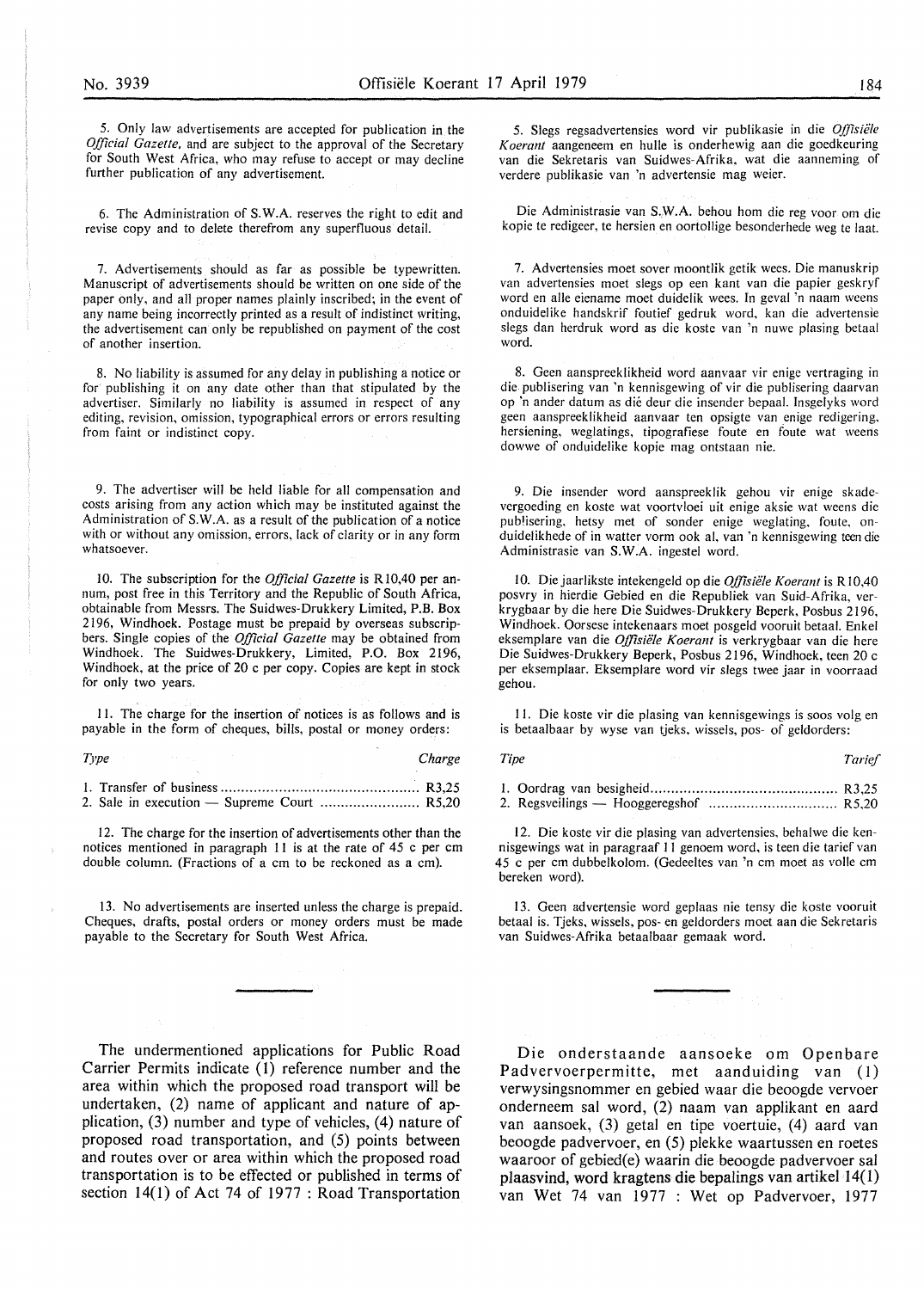( I) 790326 OP 898 SUIDWESsAFRIKA (2) I. Geiseb, Khorixas, Aansoek om gewysigde openbare permit bykomende magtiging (3) Twee sewe ton vragmotors (4) Roumateriaal insluitende sement, kalk, verf, omheiningsmateriaal, staal en plastiese pype, enjins, kragkoppe, parte van padbou en ander masjinerie vir dringende herstel en gebruik deur Regeringsinstansies in Damaraland (5) Vanaf en na Windhoek en Otjiwarongo na en vanaf punte gelee binne Damaraland asook binne Damaraland.

(I) 780922 OP 673 OWAMBO (2). D. Sheehama, Ombalantu Nuwe aansoek om openbare permit (3) **SBA**   $5051 - bus - 54$  persone (4) Bantoe persone en hulle pcrsoonlike bagasie (5) Vanaf Ombalantu na Ruacana en Oshakati en terug.

*Farief:* 5 c per persoon per. kilometer met 'n minimum hedrag van 30c.

*Tl'dt{{/'el:* 

*Maandae tot Sondae:* 

Vcrtrck Ombalantu 06h30 Vcrtrek Ruacana 09h00 Vertrek Ombalantu 11h30 Vertrek Oshakati 17h15

;\rrivcer Ruacana 08h30 **Arriveer Ombalantu 11h00** Arriveer Oshakati 13h30 Arrivcer Ombalantu 19h15

and the state of the state of the state

#### **VORM VAN ADVERTENSIE**

(waar Artikel 25(1) (a) van toepassing is)

#### *Oordrag* pa,1 *Versekeringsbesigheid*

Kennis word hiermee ingevolge Artikel 25(6) van die Versekeringswet, Nr. 27 van 1943, gegee dat dit die voorneme van

*Senator Versekeringsmaatskappy Beperk* 

 $\sim$   $\omega_{\rm{max}}$  ,  $\omega_{\rm{max}}$ 

is om sy Langtermyn-versekeringsbesigheid wat dit in die Republiek van Suid-Afrika en die Mandaatgebied van Suidwes-Afrika dryf, oor te dra na лàі.

*Rentmeester Versekeraars Beperk* 

Die gevolg van die voorgestelde oordrag sal wees dat laasgenoemde maatskappy verantwoordelik sal word vir die nakoming van al die bestaande 'verpligtings van ់ខែ Basagota

合作の自分を利用する

#### *Senator Versekeringsmaatskappy Beperk*

vir sover dit sy langtermyn-versekeringsbesigheid in Suid-Afrika en Suidwes-Afrika betref.

Besonderhede omtrent die voorgestelde oordrag is vervat in 'n ooreenkoms gedateer die 5de dag van **MAART** 1979, 'n afskrif waarvan tesame met afskrifte van State wat die uitwerking van die voorgestelde oordrag op die finansiele posisie van die betrokke partye tot die Ooreenkoms aantoon en die aktuariele verslae van mnre. MALAN & VENNOTE gedateer 8 FEBRUARIE 1979, ter insae van enige persoon beskikbaar gestel sal word gedurende gewone kantoor-ure vir 'n tydperk van 21 dae, vanaf die 30ste APRIL 1979 tot die 21ste MEI 1979 by die hoofkantore van

#### *Senator Versekeringsmaatskappy Beperk*

te RONDALIA GEBOU, KAMER NR. 681, VISAGIESTRAAT 174, PRETORIA en te RENT-MEESTER GEBOU, KAMER NR. 219, BOSMAN-STRAAT 219, PRETORIA.

Die voorneme is om aansoek te doen by die Provinsiale Afdeling van Transvaal van die Hooggeregshof van Suid-Afrika, te Pretoria op die 5de JUNIE 1979 om l 0hO0 of so gou daarna as wat die saak aangehoor kan word om bekragtiging van die voorgestelde oordrag.

Die Registrateur van Versekeringswese en enige poliseienaar, aandeelhouer of skuldeiser wat deur die voorgestelde oordrag geraak word of waarskynlik geraak sal word, het die reg om by enige aansoek by die Hof aangaande die oordrag te verskyn en aangehoor te word en kan 'n aansoek tot die Hof rig omtrent enige aangeleentheid in verband met die oordrag.

### GEDATEER TE PRETORIA OP HIERDIE 30STE DAG VAN MAART 1979.

SENATOR VERSEKERINGSnava (158 MAATSKAPPY BEPERK RONDALIAGEBOU, Visagiestraat 174, PRETORIA

 $\pm\frac{1}{2}$ 

RENTMEESTER VERSEKERAARS BEPERK,  $\psi_{2, \mathbf{r}_1, \mathbf{r}_2} = \psi_{\mathbf{r}}^* \mathcal{L}(-2)$ RENTMEESTERGEBOU, BOSMANSTRAAT 219, PRETORIA ings is a

> Burnamar sut าเกิดวิทย์สิทธิ์ - unicomé <del>m</del>erkst W na povezanje (UT)<br>Određenje poveza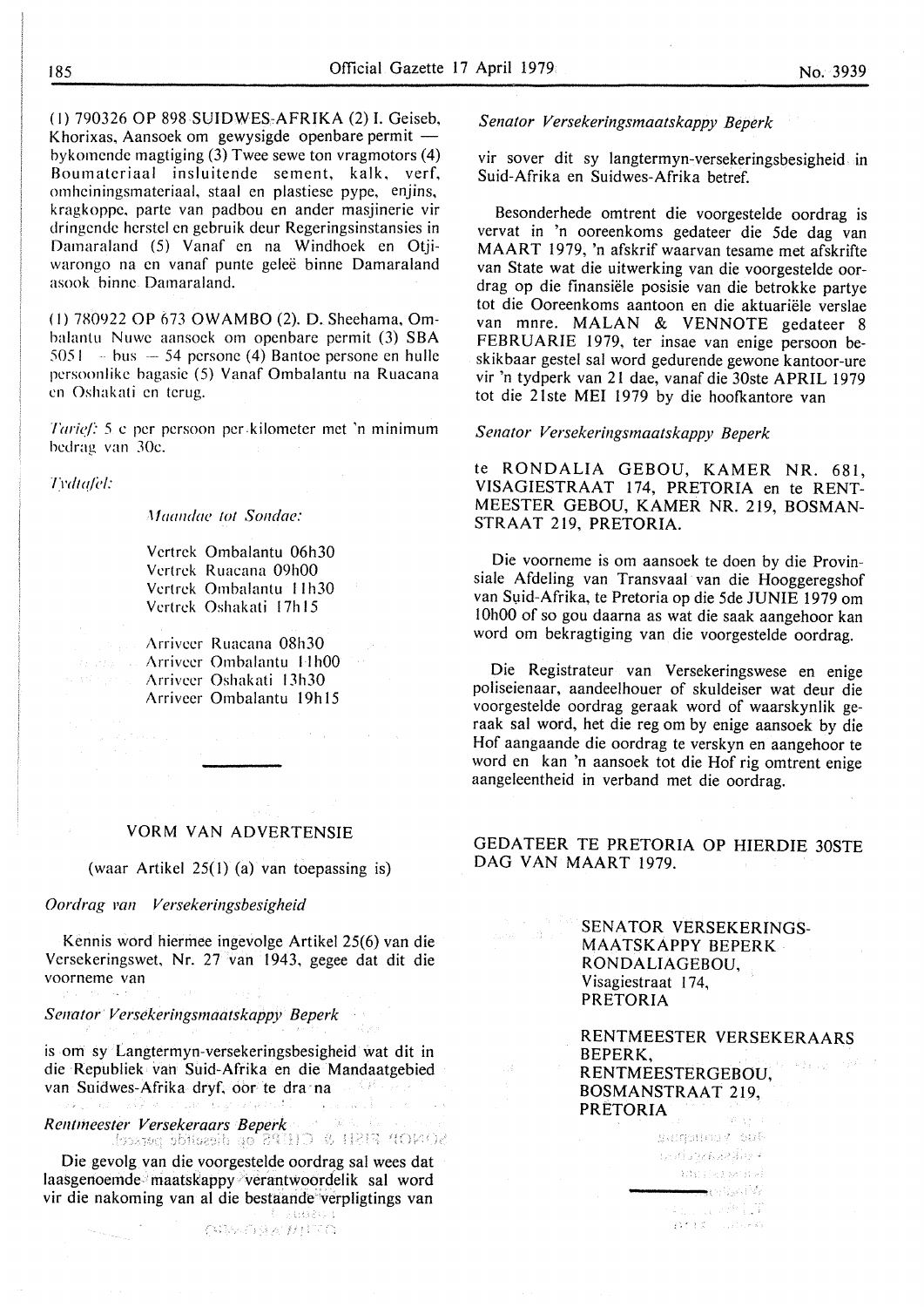#### NOTICE OF TRANSFER OF BUSINESS

(In terms of Section 16 of Ordinance 13 of 1935)

Take notice that ALETHA CATHARINA JOHANNA CARSTENS has disposed of the GENERAL DEALER'S BUSINESS conducted by her on ERF NUMBER 5518, FRENCH BANK CENTRE, WINDHOEK, under the name and style of KARLIEN<br>BLOEMISTE to AOUARIUM JUNG (PTY) AQUARIUM JUNG (PTY) LIMITED, who will carry on business for their own account at the same address under the name and style of THE FLOWER COTTAGE, and that after 14 days after publication hereof, the said AQUARIUM JUNG (PTY) LIMITED will apply to the Licensing Court for the issue to them of a General Dealer's Licence.

THUS DATED AND SIGNED AT WINDHOEK ON THIS 28TH DAY OF MARCH, 1979.

> (Sgd). P. G. VAN DER MERWE, STERN & BARNARD Attorneys for the Applicant 801 Capital Centre Stuebe) Street P. 0. Box 452 WINDHOEK.

KENNISGEWING VAN BOEDELOORGA WE

Hiermee word kennis gegee dat op die I 8de dag van Mei 1979 om 10,00 uur *in* die voormiddag of so spoedig as moontlik daarna as wat die saak verhoor kan word, by die Suidwes-Afrika Afdeling van die Hooggeregshof van Suid-Afrika aansoek gedoen sal word om die aanname van die oorgawe van die boedels van E K. MUTSCHLER EN SEUNS van Goethestraat, Grootfontein. ERNST KARL MUTSCHLER van die plaas Wasner. distrik Grootfontein. en KARLO WERNER MUTSCHLER van Weckestraat 22, Windhoek (synde vennote in die vennootskap E K MUTSCHLER EN SEUNS), en dat hulle vermoëstate by die kantoor van die Meester van die Hooggeregshof te Windhoek, en die vermoëstate van E K M,UTSCHLER EN SEUNS en ERNST KARL MUTSCHLER by die kantoor van die Landdros. Grootfontein, ter insae sal lê gedurende 'n termyn van veertien dae vanaf die 24ste dag van April 1979:

GEDATEER TE WINDHOEK HIERDIE 5DE **DAG VAN APRIL** 1979.

> **LYNCH** & **LACOCK**  Applikante se Prokureurs 4de Verdieping Volk sk asgebou Kaiserstraat Windhoek- $\label{eq:1} \hat{\zeta} = \hat{\zeta}_1 \hat{\zeta}_2 \hat{\zeta}_3 \hat{\zeta}_4 \hat{\zeta}_5 \hat{\zeta}_6 \hat{\zeta}_5 \hat{\zeta}_6 \hat{\zeta}_7$ Telefoon 22481 **o,.,..,h,.c- '.l l 10**

#### **KENNISGEWING**

Kennis geskied hiermee dat, veertien dae na publikasie hiervan, aansoek gedoen sal word by die Landdros te Tsumeb vir die oordrag van die Algemene Handelaars- en Restaurantlisensie, spuit en minerale- en varsprodukte lisensie, tans gehou deur Julio Do Rosario Luis, wie handel gedrywe het onder die handelsnaam van **ANGOLA RESTAURANT,** aan **MARIA**  ALETTA DA SILVA, wie handel sal drywe onder die handelsnaam van ANGOLA RESTAURANT op Gedeelte 11 van Farm Town Nr. 103, geleë in die munisipaliteit en distrik van Tsumeb.

GEDATEER TE TSUMEB HIERDIE 19DE DAG VAN MAART 1979

> MICHAU & GERTENBACH Hoofstraat Posbus 259 **TSUMEB**

#### KENNISGEWING VAN OORDRAG VAN **BESIGHEID**

Geliewe kennis te neem dat by 'n Spesiale Sitting van die Handelslisensiehof wat gehou sal word te Omaruru op I Mei 1979, aansoek gedoen sal word vir die oordrag van die Slagterslisensie gehou deur GEORGE MICHAEL DEDIG op Erwe 1568, 163 en 172, OMARURU aan LODEWIKUS SPANGENBERG en SUSANNA COETZEE gebore SWANEPOEL wie besigheid sal doen onder die naam OMARURU SLAGTERY OP DIESELFDE PERSEEL.

> VAN DER WESTHUIZEN & GREEFF Posbus 47 **OTJIWARONGO**

#### KENNISGEWING VAN OORDRAG VAN LISENSIE

Geliewe kennis te neem dat by die volgende sitting van die Handelslisensiehof gehou te OTJIWARONGO, aansoek gedoen sal word vir die oordrag van die Algemene Handelaars, Vars Produkte en Patente Medisyne lisensie gehou deur ANNA DOROTHEA MARIE PRINSLOO en ANNA DOROTHEA PRINSLOO op Erf 82, Tuinweg, Otjiwarongo aan WOLFGANG EHRLICH wie besigheid sal doen onder die naam SONOP FISH & CHIPS op dieselfde perseel.

> VAN DER WESTHUIZEN & **GREEFF** Posbus 47 **OTJIWARONGO**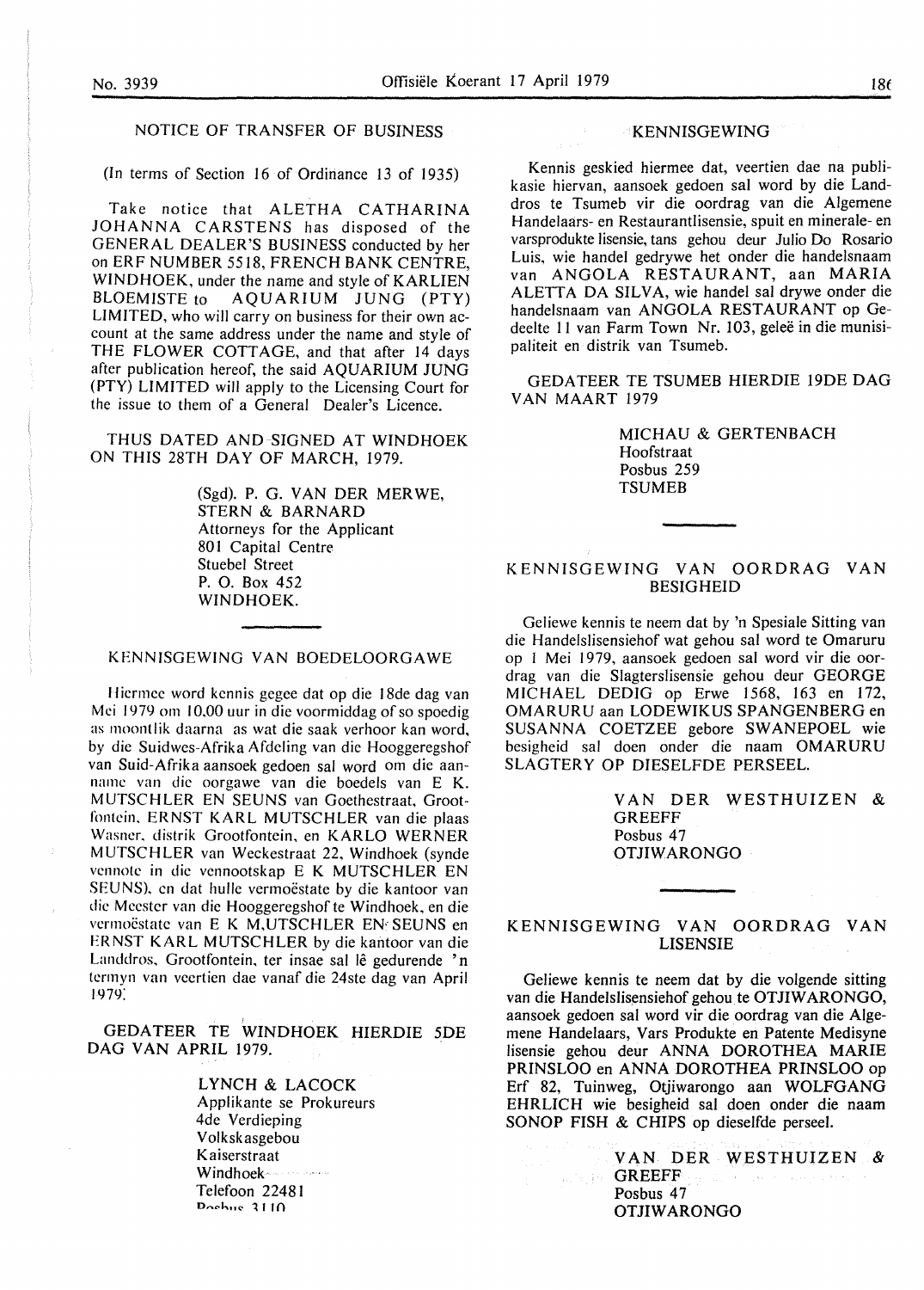#### NOTICE OF WITHDRAWAL

Hereby take notice that the advertisement which appeared in the Official Gazette No. 3916 of the 15th March, 1979 wherein GERALD WILLIAM LIND gave notice in terms of Section 124 of the Insolvency Act No 24 of 1936, as amended, of his intention to apply to the South West Africa Division of the Supreme Court of South Africa on the 27th April, 1979 for his Rehabilitation, is hereby withdrawn and that a further advertisement after the fashion of the one withdrawn appeared in the Government Gazette of the 6th April, 1979, from which it will appear that the said intended Application will now be made to the abovenamed Honourable Court on **FRIDAY,** the 25th **MAY,** 1979.

> (Sgd) C. DU PREEZ Lorentz & Bone Attorneys for Applicant Standard Bank Chambers Kaiser Street P. 0. Box 85 **WINDHOEK**

#### KENNISGEWING VAN BOEDELOORGA WE

 $\gamma_1,\gamma_2$  ).

Hiermee word kennis gegee dat op die 18de dag van Mei 1979 om 10,00 uur in die voormiddag, of so spoedig as moontlik daarna as wat die saak verhoor kan word, by die Suidwes-Afrika-Afdeling van die Hooggeregshof van Suid-Afrika aansoek gedoen sal word om die aanname van die oorgawe van die boedel van NEIL VAN EEDEN van p/a **P.** Zijlstra, Goldammerstraat, Windhoek, en dat sy vermoëstaat by die kantoor van die Meester van die Hooggeregshof te Windhoek en by die kantoor van die Landdros, Windhoek ter insae sal lê gedurende 'n termyn van veertien dae vanaf die 24ste dag van April 1979.

GEDATEER TE WINDHOEK HIERDIE 29STE DAG VAN MAART 1979

2000年1月11日

的复数 医反应 a Romal Compo<br>1974 - Alban San

 $\sigma_{\rm 2}$  , and  $\sigma_{\rm 3}$  , where

Specific Financial Control of Control Control Control Control Control Control Control Control Control Control C

LYNCH & LACOCK Applikant se Prokureurs 4de Verdieping Volkskasgebou Kaiserstraat Posbus 3110 Telefoon 22481 Windhoek

그 일이 잘 보는 것 같아.

#### KANTOOR VAN DIE ADMINISTRATEUR-GENERAAL

Die Hoofbantoesakekommissaris Privaatsak 13 180 **WINDHOEK**  9100

AGTERSTALLIGE GELDE MYNGEBIED AMY NO. 45, GELEË IN DIE AMINIUSRESERVAAT, HEREROLAND OOS.

- 1. Ek moet u meedeel dat die myngebiedgelde (R3 914,00 per jaar) ten opsigte van die bovermelde myngebied laas opbetaal is tot 30 September 1968. Ingevolge artikel 47(2) van die Ordonnansie op Myne, Bedrywe en Minerale, 1968, (Ordonnansie 20 van 1968) van **S.W.A.** is myngebiedgelde halfjaarliks op die eerste dag van April en die eerste dag van Oktober in elke jaar betaalbaar. In die lig hiervan is 'n bedrag van R41 099,00 met betrekking tot die myngebied nou betaalbaar.
- 2. Ingevolge artikel 47(4) van gemelde Ordonnansie, word boete op agterstallige myngebiedgelde bereken teen een kwart van die verskuldigde bedrag en as gevolg daarvan, is 'n bykomende bedrag van R 10 274,25 gevolglik betaalbaar.
- 3. Aangesien die bedrag betaalbaar !anger as 30 (dcrtig) dae uitstaande is, word u hiermee ingevolge artikel 4 7(5) van gernelde Ordonnansie versoek om die bedrag van R5 I 373,25 binne 30 (dertig) dae vanaf datum van publikasie van hierdie brief in die Offisiele Koerant, te betaal. Indien betaling nie geskied nie, sal die nodige stappe geneem word omd ie bogemelde myngebied verbeurd te verklaar.

**H. A. DORMEHL MYNKOMMISSARIS**  Privaatsak 13195 **WINDHOEK** 

[ b] 사

#### **KENNISGEWING VAN OORDRAG VAN BESIGHEID**

Geliewe kennis te neem dat na 14 dae vanaf datum hiervan aansoek gedoen word by die Handelslisensie Hof vir die Distrik van Okahandja vir die oordrag van die volgende Handelslisensie, naamlik:

Algemene Handelaar, Vars Produkte Handelaar, Motorhawe, Tabak — kleinmaat en Spuit- en Mineraalwater Handelaar, tans gehou deur ALFRED MILZ, Erf 131, OKAHANDJA, wie handel dryf as STOOR & HOTEL HOCHFELD aan OLGA WEISS, wie voortaan onder dieselfde naam en sty! vir haar eie rekening op dieselfde perseel besigheid sal dryf.

> **MULLER** & **BRAND**  Sokolic-gebou John Meinertstraat & Stuebelstraat Posbus 2073 **WINDHOEK**  9100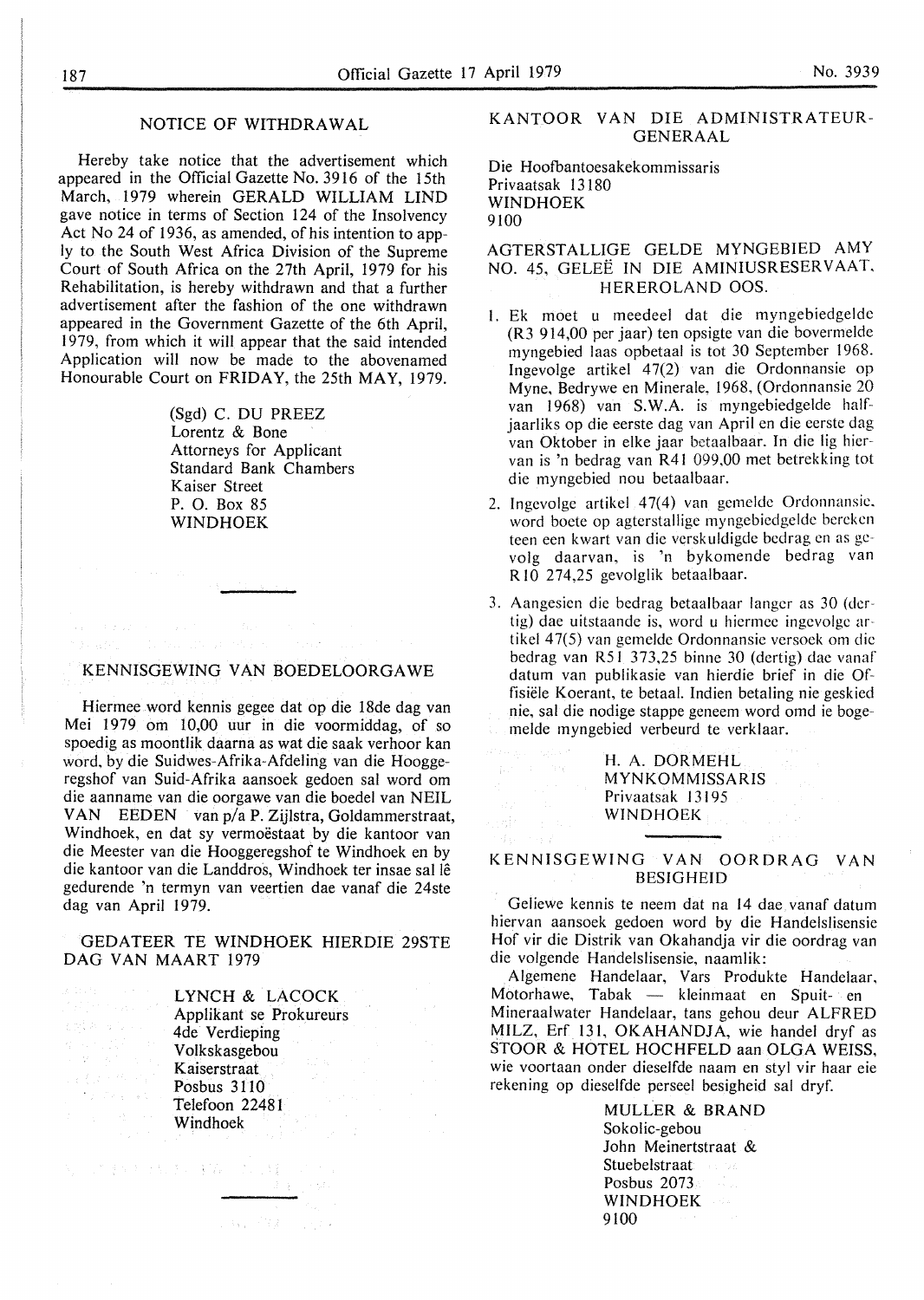#### LOST LIFE **ASSURANCE POLICIES**  (Section 64 of the Insurance Act, Act No. 27 of 1943, as amended)

Notice is hereby given that evidence of the loss or destruction of the policies mentioned below has been submitted to the Assurer, and any person in possession of any of these policies, or claiming to have any interest therein, should communicate immediately by registered post with the Assurer. Failing any such communication, certified copies of the policies (which will be the sole evidence of the contract) will be issued to the owners in terms of the regulations framed under the Act.

#### VERLORE LEWENSVERSEKERINGSPOLISSE (Artikel 64 van die Versekeringswet, Wet no. 27 van 1943, soos gewysig)

Kennis geskied hiermee dat bewys van die verlies of vemietiging van die polisse hieronder vermeld, aan die Versekeraar gelewer is, en enige persoon wat in besit van enige van hierdie polisse is, of aanspraak daarop maak dat hy belang daarby het, moet onmiddellik per aangetekende pos met die Versekeraar in verbinding tree. By gebreke aan sodanige mededeling sal gewaarmerkte afskrifte van die polisse (wat die enigste bewys van die kontrak sal wees) aan die eienaars uitgereik word ingevolge die regulasies gepromulgeer kragtens die Wet.

| Polisnommer<br>Policy Number | Datum van polis<br>Date of policy | Versekerde bedrag<br>Sum assured | Versekerde Lewe<br><b>Company for JEife' Assured.</b>                     | Eienaar, indien nie di<br>versekerde Lewe nie.<br>Life Assured <b>Comer</b> if other than |
|------------------------------|-----------------------------------|----------------------------------|---------------------------------------------------------------------------|-------------------------------------------------------------------------------------------|
| 664533                       | 1 Nov 67                          | R <sub>1</sub> 000               | The Control of the Control<br>A. le Roux $\mathbb{R}$<br>(Voorheen KOBER) |                                                                                           |

Name and address of Assurer: AFRICAN EAGLE LIFE ASSURANCE SOCIETY LTD. P.O. BOX 1114 JOHANNESBURG 2000

#### LOST LIFE ASSURANCE POLICIES (Section 64 of the Insurance Act, Act No. 27 of 1943, as amended)

Notice is hereby given that evidence of the loss or destruction of the policies mentioned below has been submitted to the Assurer, and any person in possession of any of these policies, or claiming to have any interest therein, should communicate immediately by registered post with the Assurer. Failing any such communication, certified copies of the policies (which will be the sole evidence of the contract) will be issued to the owners in terms of the regulations framed under the Act.

Naam en adres van Versekeraar: AFRICAN EAGLE-LEWENSVERSEKERINGSGENOOTSKAP BEPERK POSBUS 1114 JOHANNESBURG 2000

VERLORE LEWENSVERSEKERINGSPOLISSE (Artikel 64 van die Versekeringswet, Wet no. 27 van 1943, SOOS gewysig)

Kennis geskied hiermee dat bewys van die verlies of vernietiging van die polisse hieronder vermeld, aan die Versekeraar gelewer is, en enige persoon wat in besit van enige van hierdie polisse is, of aanspraak daarop maak dat hy belang daarby het, moet onmiddellik per aangetekende pos met die Versekeraar in verbinding tree. By gebreke aan sodanige mededeling sal gewaarmerkte afskrifte van die polisse (wat die enigste bewys van die kontrak sal wees) aan die eienaars uitgereik word ingevolge die regulasies gepromulgeer kragtens die Wet.

| Polisnommer<br>Policy Number | Datum van polis<br>Date of policy | Versekerde bedrag<br>Sum assured | Versekerde Lewe<br>Life Assured | Eienaar, indien nie d<br>versekerde Lewe nie.<br>Owner if other than<br>Life Assured. |
|------------------------------|-----------------------------------|----------------------------------|---------------------------------|---------------------------------------------------------------------------------------|
| 781326                       | 1 Julie 72                        | R <sub>2</sub> 000               | P. I. FORTUIN                   | the company's the second service and provide the second service                       |
|                              | service in the case.              |                                  | 反し おうえんかい カセン                   | <b>The Service</b>                                                                    |

Name and address of Assurer: AFRICAN EAGLE LIFE ASSURANCE SOCIETY LTD. P.O. BOX 1114 JOHANNESBURG 2000

Naam en adres van Versekeraar: AFRICAN EAGLE-LEWENSVERSEKERINGSGENOOTSKAP BEPERK POSBUS 1114 JOHANNESBURG 2000